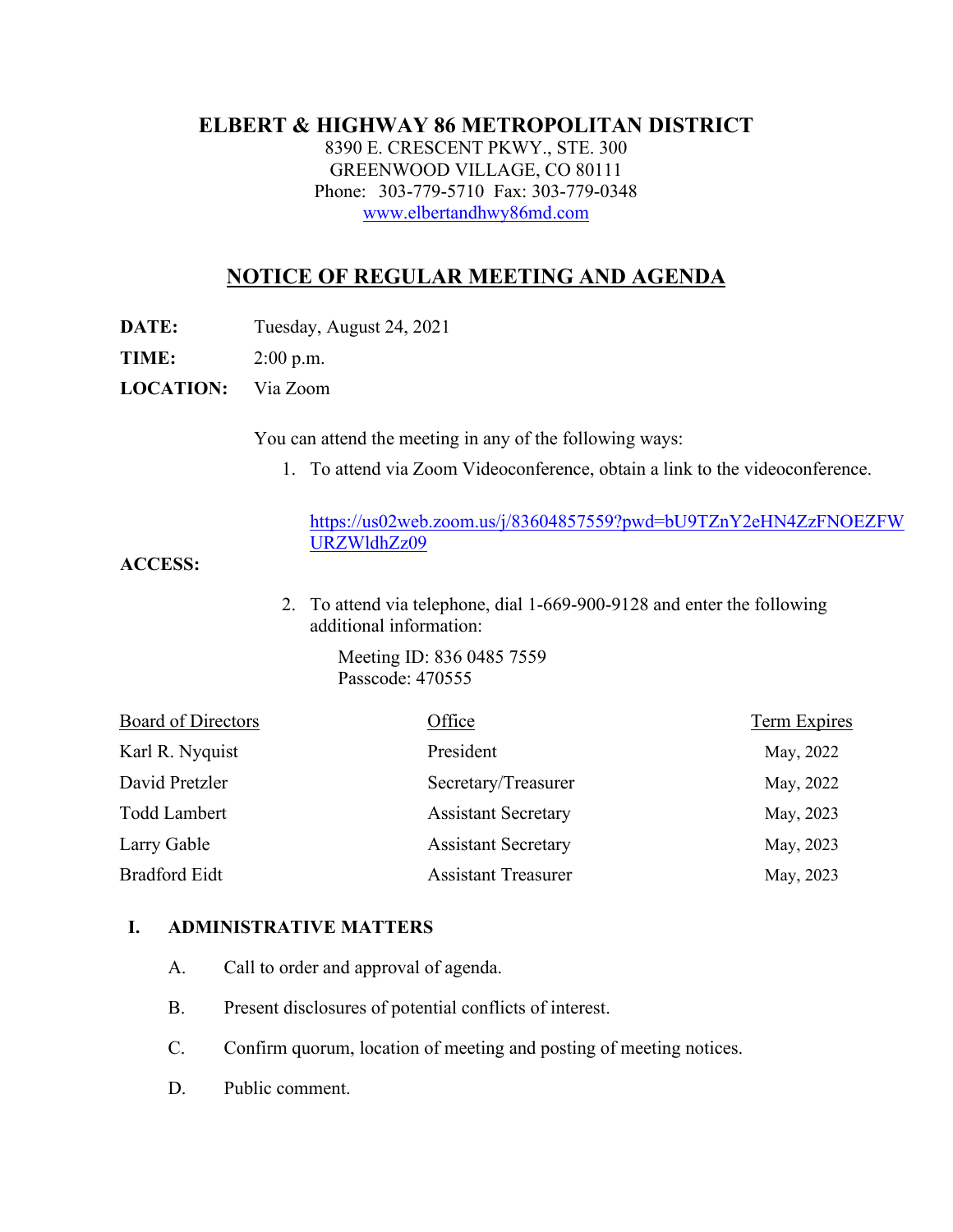Members of the public may express their views to the Board on matters that affect the District that are otherwise not on the agenda. Comments will be limited to three (3) minutes per person.

E. Review and consider approval of Minutes from the March 22, 2021 and May 4, 2021 special Board meetings (enclosed).

### **II. FINANCIAL MATTERS**

- A. Review and consider ratification of approval of Claims (enclosed).
- B. Other.

## **III. MANAGER ITEMS**

- A. Wild Pointe slope easements update.
- B. Other.

## **IV. ATTORNEY ITEMS**

- A. License for mailbox kiosk maintenance update.
- B. Review and consider approval of the Settlement Agreement between Thomas Richard Rice ("Rice") and the Wild Pointe Ranch Homeowners Association (the "HOA"), and Elbert and Highway 86, LLC (the "LLC") and Elbert & Highway 86 Metropolitan District (the "Metro District") (enclosed).
- C. Review and consider approval of the Intergovernmental Agreement between Elbert & Highway 86 Metropolitan District (the "Metro District") and Elbert & Highway 86 Commercial Metropolitan District (the "Commercial District") (enclosed).
- D. Review and consider approval of the Resolution Authorizing Conveyance of Tract R to Elbert & Highway 86 Commercial Metropolitan District (enclosed).
- E. Acknowledge Termination of Representation from Miller & Associates Law Offices, LLC (enclosed).
- F. Review and discuss letter regarding public easement (enclosed).
- G. Other.

#### **V. DIRECTOR ITEMS**

- A. Landscape maintenance update.
- B. Signalization at Legacy Circle and Hwy. 86 update.